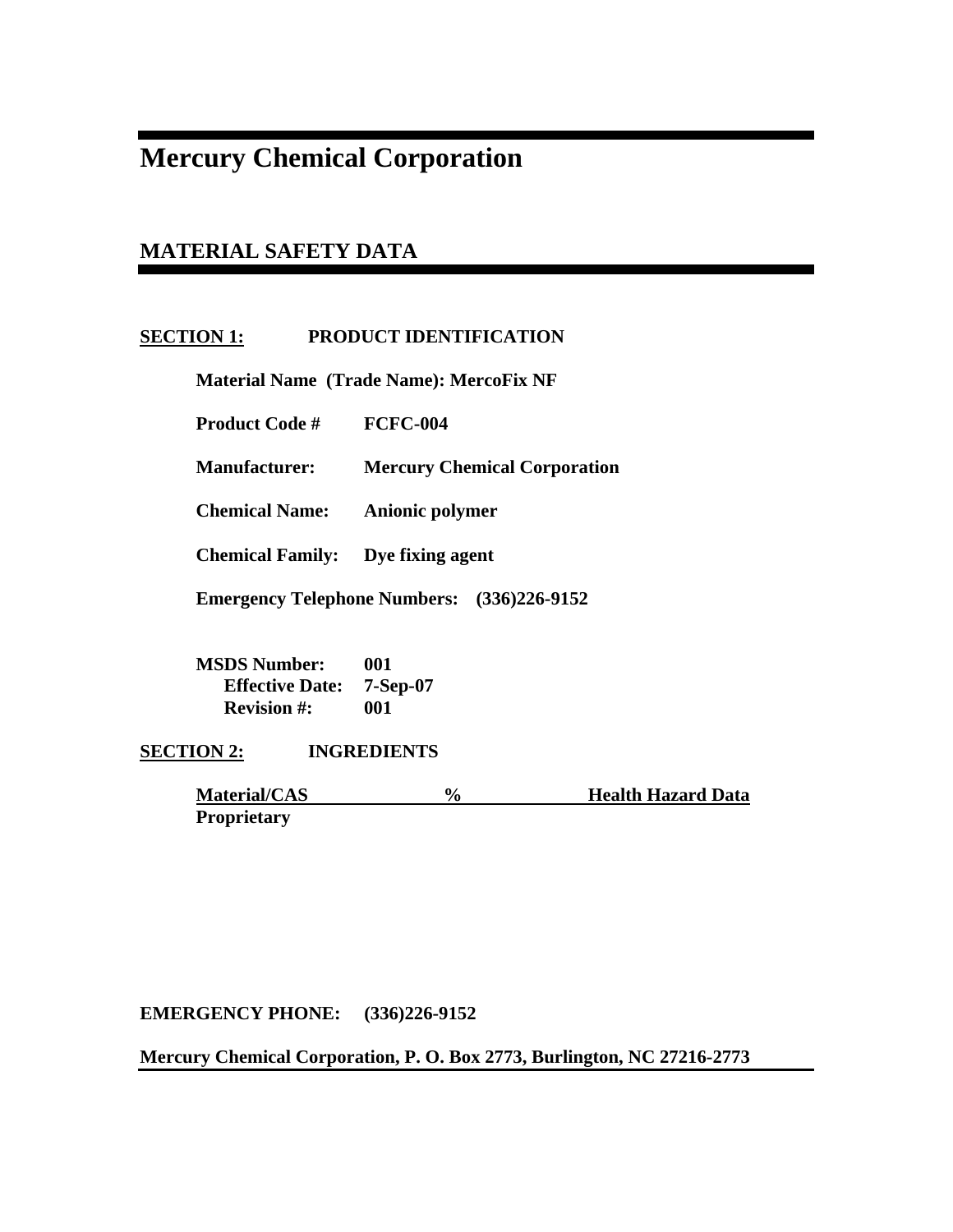## **SECTION 3: PHYSICAL DATA**

 **Boiling Point: 212 deg. F Solubility in Water: Complete Vapor Pressure: N/A Vapor Density: N/A % Volatile by Weight: pH: (\_neat ) : Appearance/Odor: Clear, brown liquid with sweet odor** 

**SECTION 4: FIRE AND EXPLOSION DATA** 

 **Flash Point (F): >200 F PMCC Flammable Limits (%): Not established Extinguishing Media: Carbon dioxide, water and foam.** 

**Special Firefighting Procedures:** 

**Self-contained breathing apparatus and protective clothing should be worn in fighting fires involving chemicals. If fire is suspected in a sealed container (hot to touch or pressure deformed), vent container by safest means possible. Move vented container to a safe, open area and flood with water. Contain all runoff for proper disposal.** 

**Unusual Fire and Explosion Hazards: None expected.** 

**SECTION 5: HEALTH HAZARD INFORMATION/FIRST AID** 

 **Toxicology: No components are listed carcinogens.** 

**Exposure Standards:** Not known

 **Signs and Symptoms of Exposure:** 

**Contact with the eyes causes irritation and redness. Ingestion may cause headache, nausea and/or vomiting. Contact with skin may cause redness and irritation.** 

**Prolonged exposures to vapors may be irritating to nose, throat, and respiratory tract producing symptoms of dizziness, head-ache and nausea.**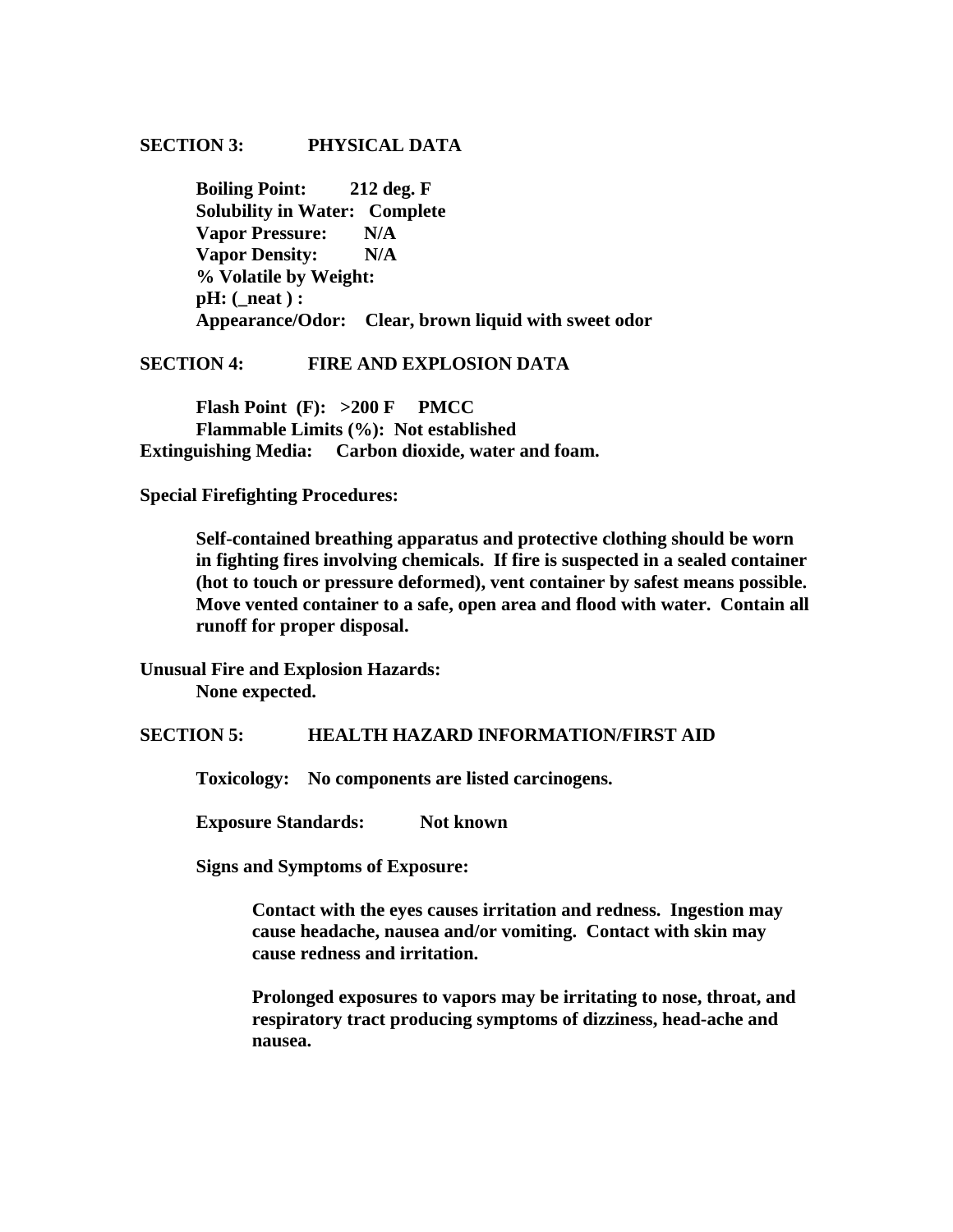# **FIRST AID**

# **Eye Contact:**

|                      | Immediately flush eyes with copious quantities of water for<br>a minimum of fifteen (15) minutes. Use fingers to separate<br>eyelids to assure that the eyes are being irrigated. Process<br>should begin within one minute of eye contact. Call a physician.                         |
|----------------------|---------------------------------------------------------------------------------------------------------------------------------------------------------------------------------------------------------------------------------------------------------------------------------------|
| <b>Skin Contact:</b> |                                                                                                                                                                                                                                                                                       |
|                      | Wash exposed skin with copious quantities of soapy water.<br>Remove all contaminated clothing and wash before re-use                                                                                                                                                                  |
| <b>Inhalation:</b>   |                                                                                                                                                                                                                                                                                       |
|                      | There has been no clinical experience with overexposure via the<br>respiratory route. If such exposure should occur, remove to fresh air.<br>If breathing impaired, assisted respiration (mouth to mouth) may be<br>indicated as well as supplemental oxygen. Seek medical attention. |
| <b>Ingestion:</b>    |                                                                                                                                                                                                                                                                                       |
|                      | If swallowed, call a physician immediately. Induce vomiting or<br>remove stomach contents by gastric suction only as directed by<br>medical personnel. Never give anything by mouth to an unconscious<br>person.                                                                      |
| <b>SECTION 6:</b>    | <b>REACTIVITY DATA</b>                                                                                                                                                                                                                                                                |
| <b>Stability:</b>    | <b>Generally stable</b>                                                                                                                                                                                                                                                               |
|                      | Conditions to Avoid: Keep away from heat and flames.                                                                                                                                                                                                                                  |
|                      | Incompatibility (Materials to Avoid): Oxidizers and alkaline materials                                                                                                                                                                                                                |

**Hazardous Decomposition or By-Products: Thermal decomposition may produce carbon and sulfur oxides.** 

**Hazardous Polymerization: Does not occur.**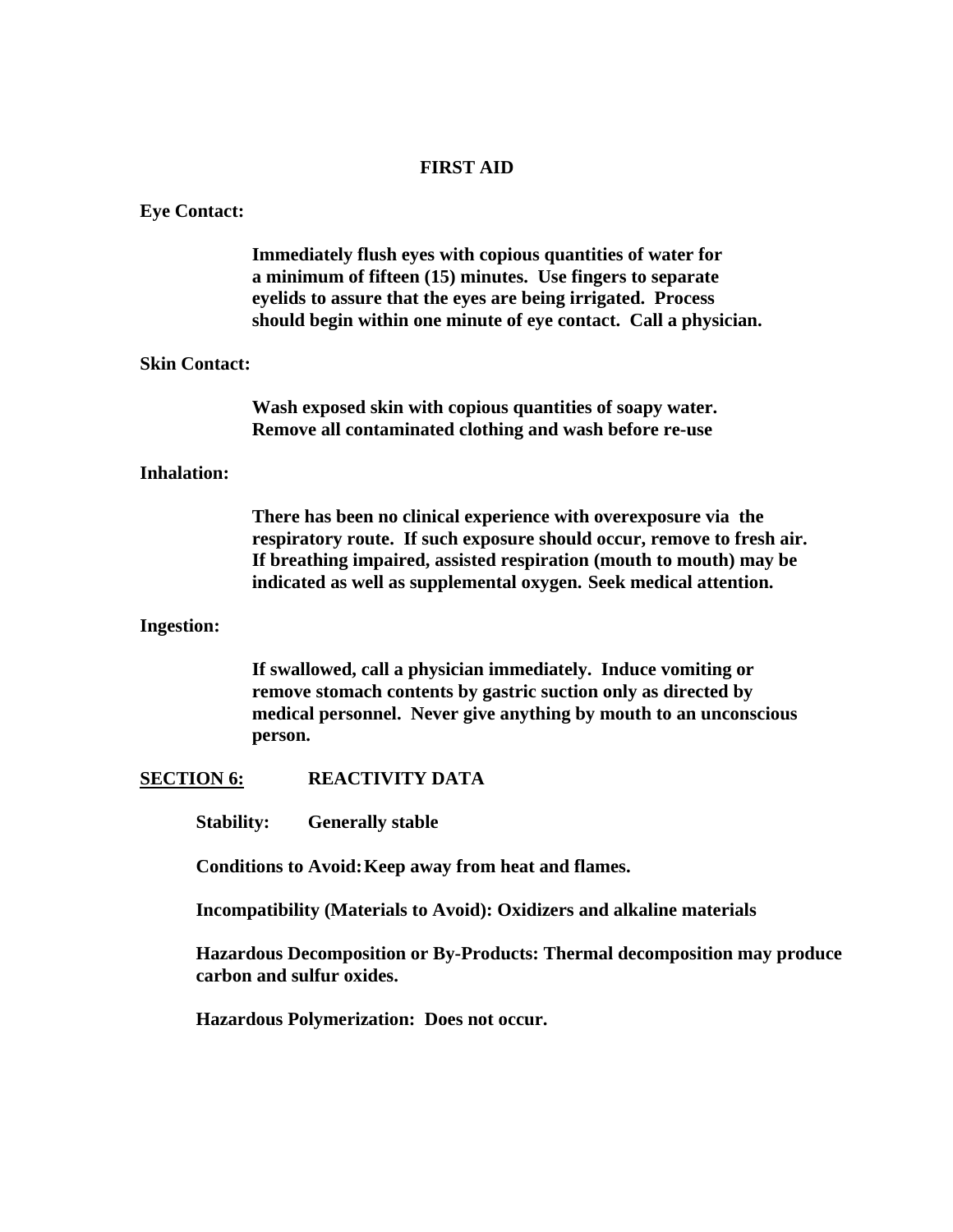### **SECTION 7: SPILL, LEAK AND DISPOSAL PROCEDURES**

**Steps to be taken in case material is released or spilled:** 

 **Contain spill and ventilate area, Absorb on inert media and containerize for disposal and prevent spill from entering natural watercourses.** 

**Waste Disposal Method:** 

 **Dispose in approved landfill. Comply with all federal, state and local regulations.** 

**Precautions to be taken when handling and storing:** 

 **Keep away from oxidizers, heat or flames. Keep in a cool, dry ventilated storage and in closed containers. Do not store in aluminum containers. Avoid contact with skin, eyes and clothing.** 

### **SECTION 8: SPECIAL PROTECTION INFORMATION**

**Respiratory Protection:** 

**Keep container closed. Avoid prolonged breathing of vapors or mists. In poorly ventilated areas, masks of the cartridge type (NIOSH) approved for organic vapors are recommended. Generally, respiratory protection is unnecessary provided there is adequate ventilation.** 

**Eye Protection:** 

 **Chemical safety goggles .** 

#### **Other Protective Clothing and Equipment:**

 **Eye wash stations readily accessible Safety shower Long sleeved clothing** 

**Work and Hygienic Practices:** 

 **Wash at the end of each workshift and before eating, smoking or using the toilet. Change work clothing daily before leaving the work place.** 

**SECTION 9: SPECIAL PRECAUTIONS & HANDLING INFORMATION**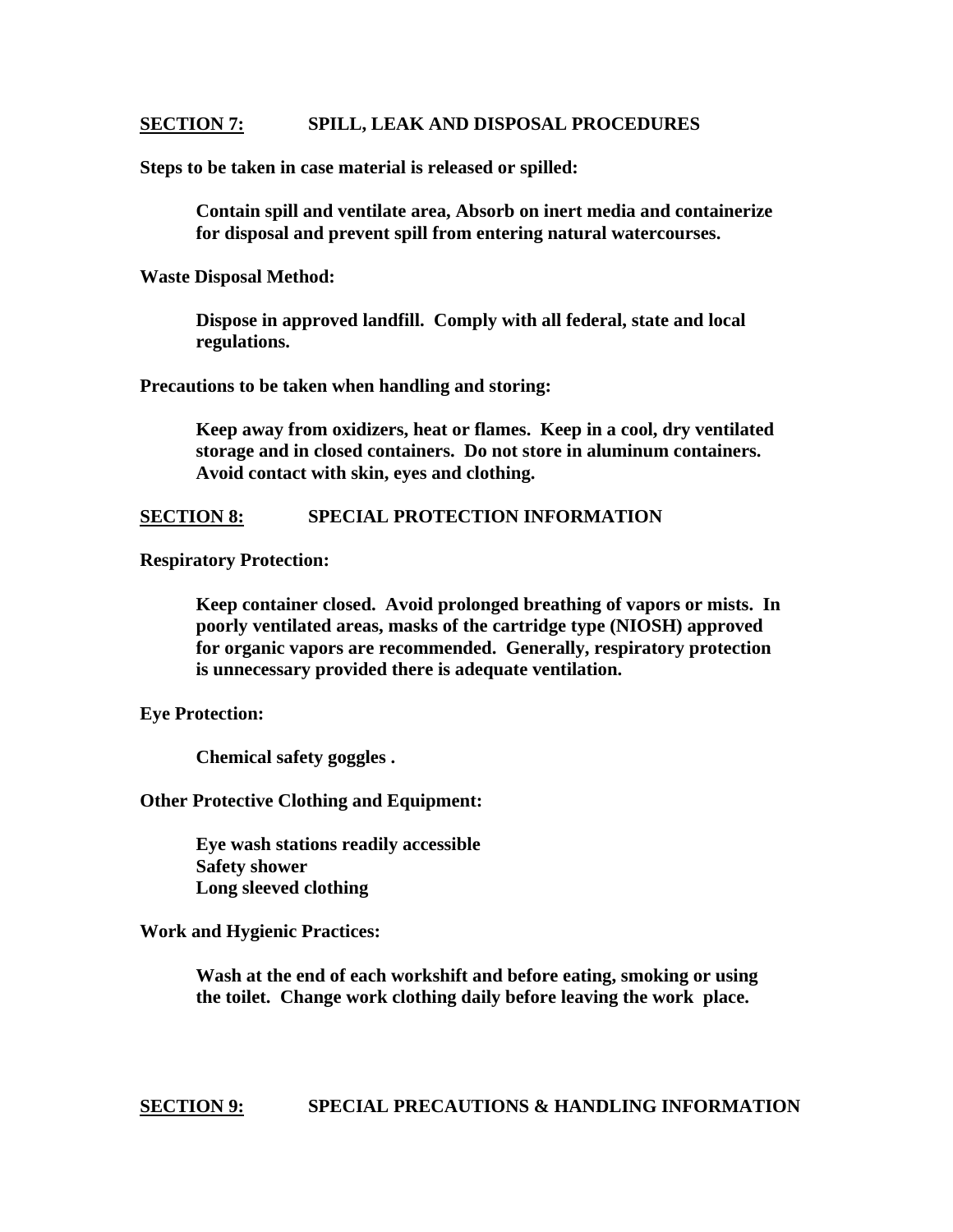**Avoid contact with skin, eyes and clothing. Wash thoroughly after handling. Keep away from heat, sparks and flame. Keep container closed.** 

# **SECTION 10: REGULATORY INFORMATION**

# **Federal EPA**

**CERCLA: Comprehensive Environmental Response, Compensation and Liability Act of 1980 requires notification to the National Response Center for release of quantities of hazardous substances equal to or greater than the reportable quantities (RQ's) in 40 CFR 302.4.** 

**Components present in this product at a level which could require reporting under this statute are:** 

| <b>Material</b> | CAS# | Concentration $(\% )$ |  |
|-----------------|------|-----------------------|--|
|-----------------|------|-----------------------|--|

**SARA Title III: Superfund Amendments and Reauthorization Act of 1986 requires submission of annual reports of release of toxic chemicals that appear in 40 CFR 372 (for SARA 313). This information must be included in all MSDS's that are copied and distributed for this material.** 

**Components present in this product at a level which could require reporting under this statute are:** 

**Material CAS# Concentration (%)**

**SARA Title III: Superfund Amendments and Reauthorization Act of 1986 requires emergency planning based on Threshold Planning Quantities (TPQs) and release reporting based on reportable quantities (RQs) in 40 CFR 355.** 

**Components present in this product at a level which could require reporting under this statute are:** 

**Material CAS# Concentration (%)**

**TSCA: Toxic Substances Control Act status: The ingredients of this product are on the TSCA inventory.**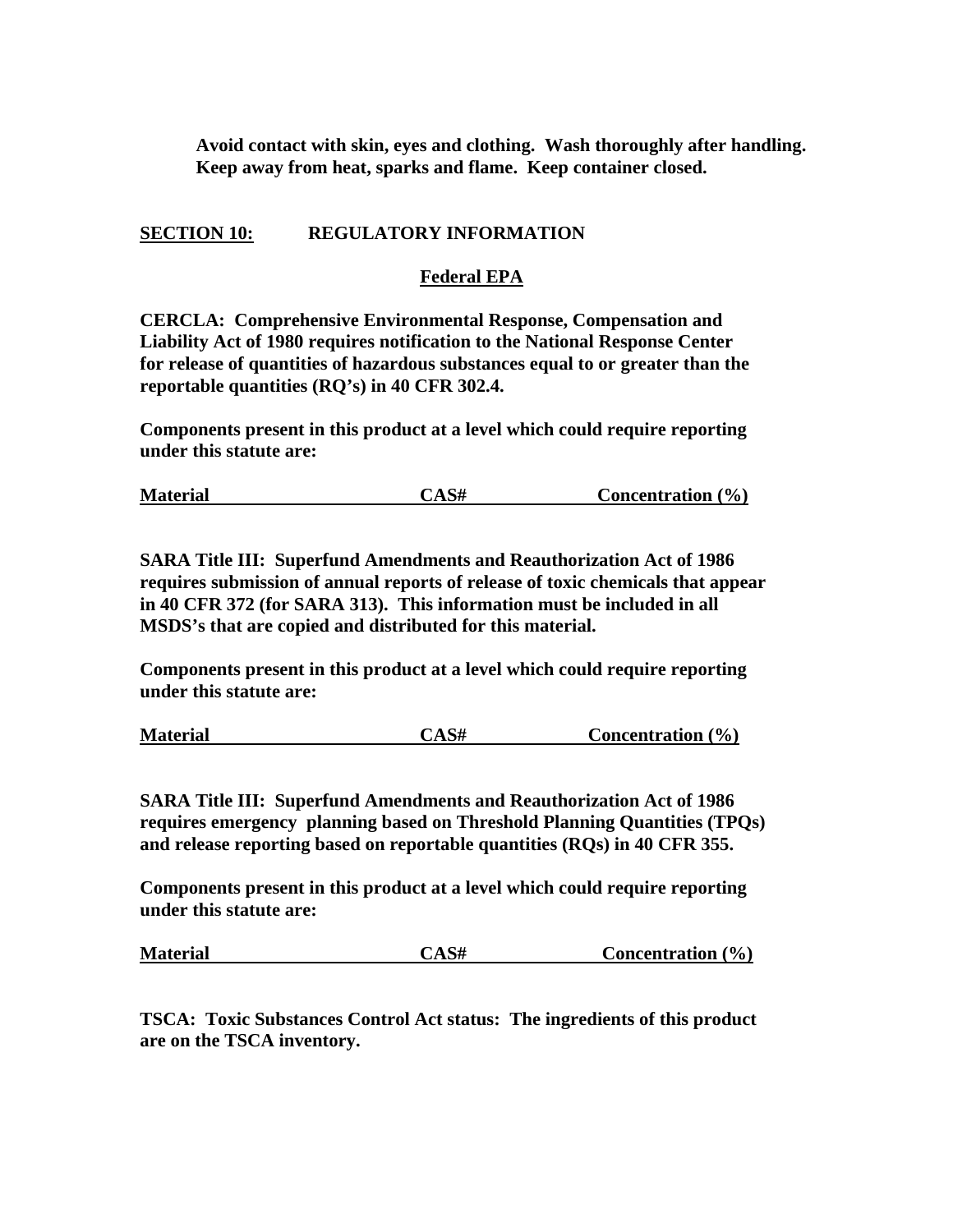# **State Right-To-Know**

# **CALIFORNIA Proposition 65 (reportable materials): NONE**

| <b>Material</b> | <b>CAS#</b> | Concentration $(\% )$ |
|-----------------|-------------|-----------------------|
|                 |             |                       |

**MASSACHUSETTS Right-To-Know, Substance Inventory (MSL) lists hazardous substances and extraordinarily hazardous substances which must be identified**  when present in products.  $(\geq+0.0001\%)$ 

**Components present in this product at a level which could require reporting under this statute are:** 

## **Extraordinarily Hazardous Substances**

# **Other Hazardous Substances**

| <b>Material</b> | CAS# | <b>Concentration</b> $(\% )$ |
|-----------------|------|------------------------------|
|                 |      |                              |

**PENNSYLVANIA Right-To-Know, Hazardous Substances Inventory lists hazardous substances and special hazardous substances which must be identified when present in products.** 

**Components present in this product at a level which could require reporting under this statute are:** 

| <b>Material</b> | CAS# | <b>Concentration</b> $(\% )$ |  |
|-----------------|------|------------------------------|--|
|-----------------|------|------------------------------|--|

**NEW JERSEY Worker and Community Right-To-Know Act Hazardous Substance Inventory lists hazardous components present in this product which could require reporting under this statute are:**